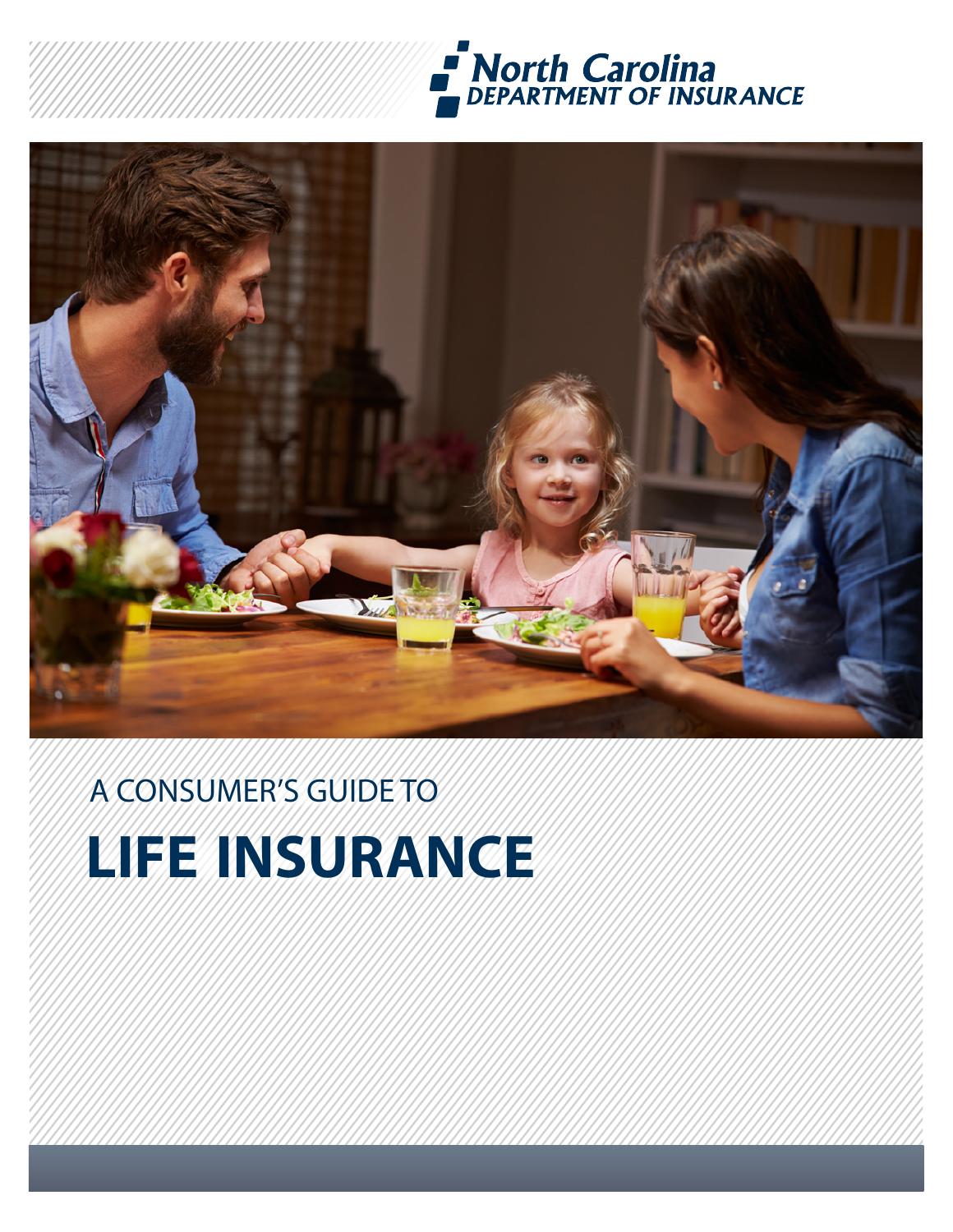# **TABLE OF CONTENTS**

**If you have questions, the Consumer Services Division of your North Carolina Department of Insurance is here to help.**

Toll free: 1-855-408-1212 Fax: 919-733-0085 **[www.ncdoi.com](http://www.ncdoi.com)**

North Carolina Department of Insurance 1201 Mail Service Center Raleigh, NC 27699-1201

You can find additional information as well as a downloadable copy of our [Request for Assistance form](http://ncdoi.com/Consumer/Requesting_Assistance.aspx) on the **[NCDOI Web site](http://ncdoi.com/Consumer/Requesting_Assistance.aspx)**.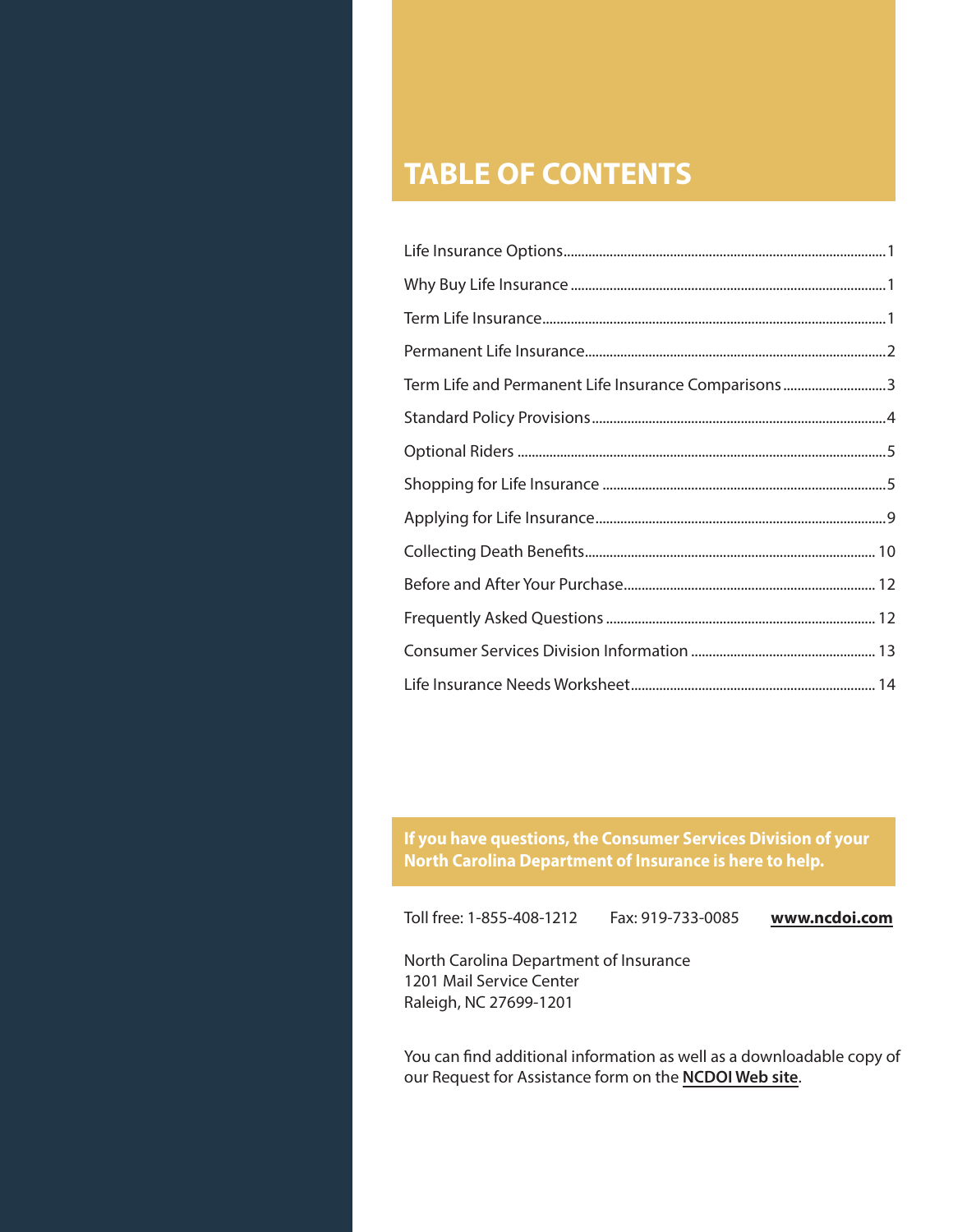# **GLOSSARY OF INSURANCE TERMS**

# **EVIDENCE OF INSURABILITY**

Proof that a person is an acceptable risk to the insurance company.

# **FACE VALUE (FACE AMOUNT)**

The initial amount of death benefit provided by the policy. The actual death benefit may be higher or lower depending on the options selected, outstanding policy loans or premium owed.

### **INSURABLE INTEREST**

The likelihood that a genuine loss would occur to the beneficiary/owner of a life insurance contract in the event of the insured's death.

### **LAPSE**

Termination of a policy because of failure to pay the premium.

### **MORTALITY TABLE**

A statistical table showing the probability of death at each age.

### **POLICY**

The printed contract issued to the policyowner which sets forth and states the terms of coverage.

#### **PREMIUM**

The amount paid for an insurance policy.

#### **REINSTATEMENT**

The restoration of a lapsed policy to its original premium-paying status. The company may require evidence of insurability and all past due premiums plus interest.

#### **SURRENDER**

Voluntary cancellation of a policy for its cash value.

#### **SURRENDER CHARGES**

Contractual charges imposed by an insurance company in the event of early policy cancellation.

#### **UNDERWRITER**

The person who reviews applications for insurance and decides if the applicant is an acceptable risk to the company.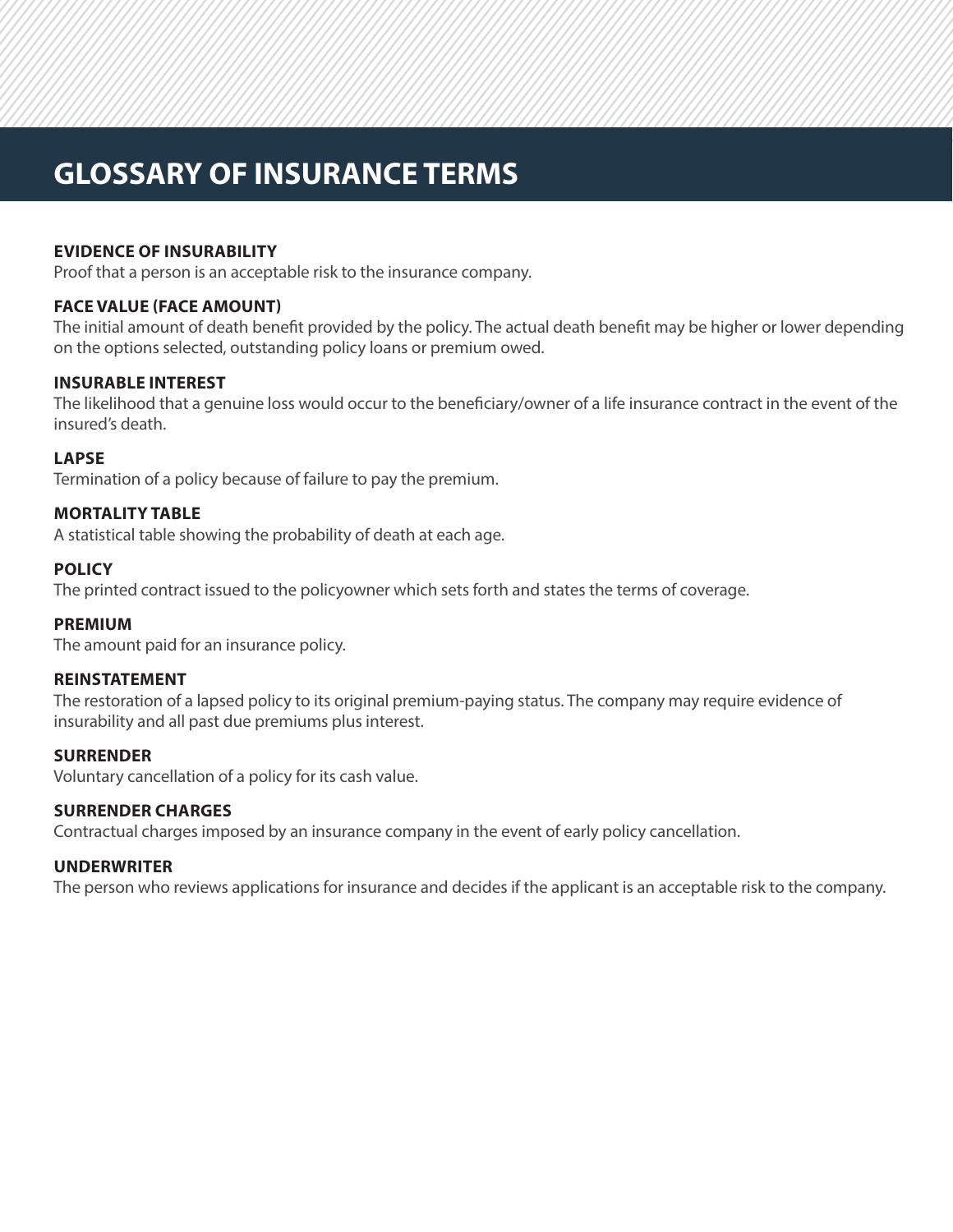# $L$ **IFE INSURANCE OPTIONS**

All life insurance is not the same. Life insurance can be divided into two basic categories — "term" and "permanent". Term life insurance provides coverage for a specific period of time, while permanent life insurance provides coverage for the insured person's entire life.

Both types pay what is known as a death benefit, which is the amount of money paid out upon the insured's death. This money is paid to the person or persons designated by the insured. These people are known as the beneficiaries.

The following pages explain the features of term and permanent life insurance policies, and also compare the two so you can better understand what each type of coverage offers. Later in this guide you will find a worksheet to help you evaluate your needs and choose a policy type that meets those needs.

As always, if you have questions about the types of life insurance available, you can call the Department of Insurance at 855-408-1212.

# **DO I REALLY NEED LIFE INSURANCE? ||||||||||||||||||||||||||||||||||||||||||||||||||||||||||**

Whenever a loved one dies, the surviving family members face many unexpected expenses. In addition, the deceased may have been a primary earner for his/her family, and the loss of that income can be devastating. How will the family pay the mortgage and the car payments? Will there be enough money for the child's college or other educational expenses? What about credit card debt or other debts the family still has to pay?

The proceeds from a life insurance policy can go a long way towards stabilizing a family's finances. Immediate expenses can be covered and debts can be met. Long term financial needs, such as educational expenses, can be covered and mortgages can be paid off. In short, the proceeds of life insurance can help replace the deceased's income and provide financial assistance to the loved ones left behind.

# **TERM LIFE INSURANCE ||||||||||||||||||||||||||||||||||||||||||||||||||||||||||||||||||||||||||||||||**

Term life is the simplest form of life insurance. It provides a pure death benefit. The policy will cover the insured for a specified period of time (the "term"), such as 10 or 20 years, or until a specified age. If you purchase term life insurance at a younger age, you can usually buy more at a lower cost.

Term insurance generally does not build a "cash value." At the end of the term period, the policy typically terminates without any remaining benefits or monetary value.

Term insurance is ideally suited to cover specific needs that may decrease or disappear over time.

# **OPTIONAL TERM LIFE INSURANCE FEATURES**

Following are two common provisions of term insurance policies you may wish to consider during the purchase of a term life insurance policy.

Guaranteed Renewable Privilege — allows the insured to renew the policy without having to prove insurability. (You do not have to be in good health.)

Conversion Privilege — guarantees the insured the right to convert a term policy to a permanent policy, without having to prove insurability.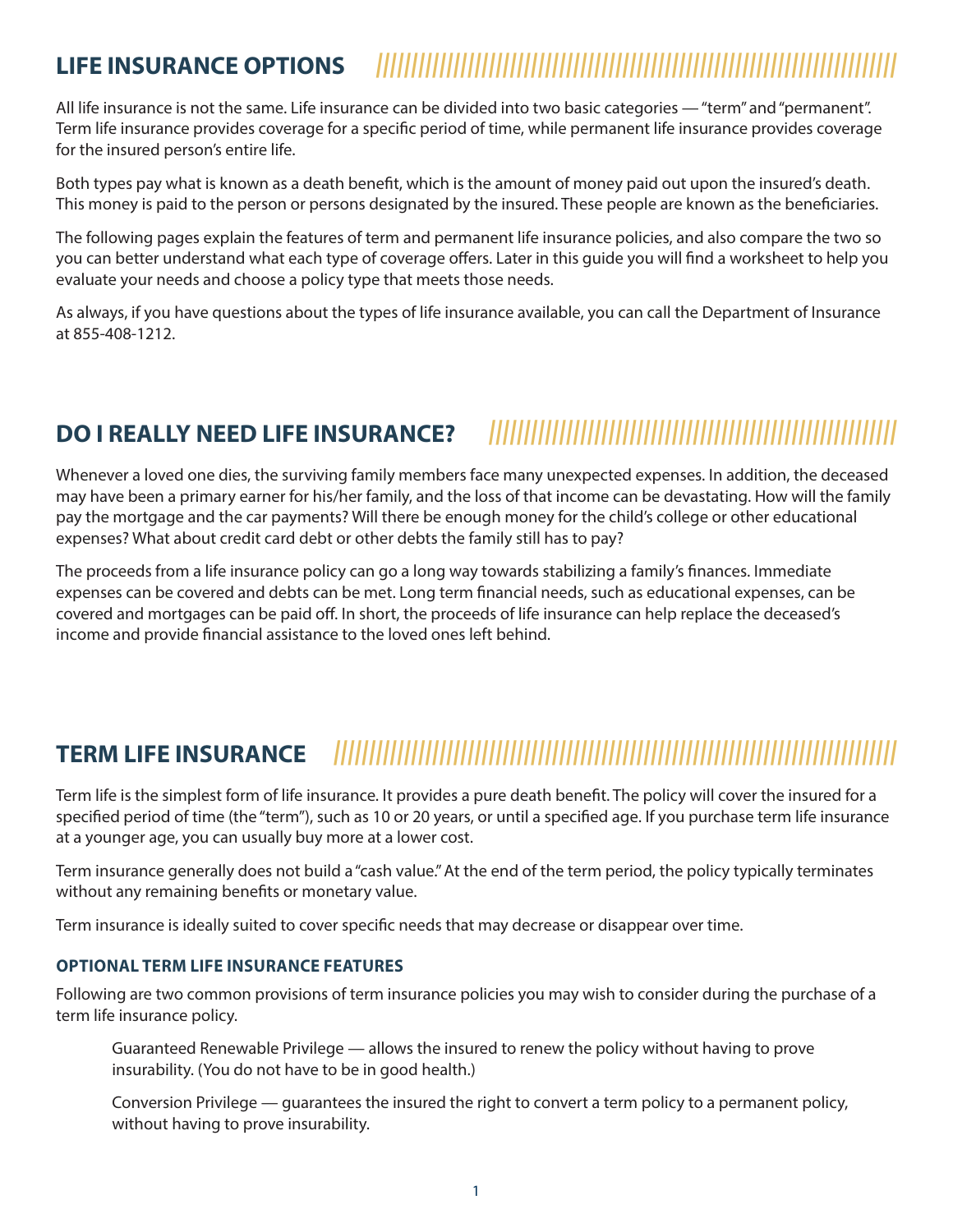### **TYPES OF TERM LIFE INSURANCE**

There are three major types of term life insurance:

Level — The death benefit stays the same throughout the policy term and premiums typically remain constant.

Increasing — The death benefit increases by specific amounts and at intervals as specified in the policy. Premiums normally increase along with the benefit.

Decreasing — The death benefit decreases periodically as specified by the policy. Premiums typically remain constant throughout the policy term.

# **PERMANENT LIFE INSURANCE |||||||||||||||||||||||||||||||||||||||||||||||||||||||||||||||||||||**

Permanent life insurance is designed to provide protection for the entire life of the insured person, as long as the premiums are paid. There are many different versions and variations of permanent insurance.

# **FEATURES OF PERMANENT INSURANCE**

Permanent insurance offers some features that are different than those found in term life insurance policies.

Cash Value — The cash value is an amount available to a policyowner if the policy is canceled (surrendered). Cash value may also be used as collateral on a policy loan. Cash value generally increases over time as premiums are paid.

Policy Loans — A policyowner may borrow an amount up to the maximum loan value of the permanent policy. Loan interest will be charged in accordance with the policy provisions. The loan may be paid back in a lump sum or installments. If at any point the amount of the loan plus interest exceeds the policy's cash surrender value, the policy may be terminated without further value. At the insured's death, any outstanding loan and interest will be deducted from the death benefit.

Participating versus Non-Participating — Participating policies may pay dividends. Non-participating policies do not. Dividends are refunds of the insurance company's excess or unused premiums. Dividends are not usually distributed until the second policy year; however, they are never guaranteed.

There are typically several available dividend options, such as:

Cash Payment — The dividend can be paid directly to the policyowner in cash.

Premium Reduction — The dividends can be used to pay part of the premium. The insurance company will send a statement showing the amount of the dividend and balance of premium due, if any.

Interest Option (Left on Deposit) — The dividends can be left with the insurance company to earn interest. All or part of this money may be withdrawn at any time.

One Year Term — This option allows for the purchase of one year term insurance that will be payable in addition to the face amount of the policy.

Paid-up Additions — The dividends can be used to purchase paid-up additional life insurance.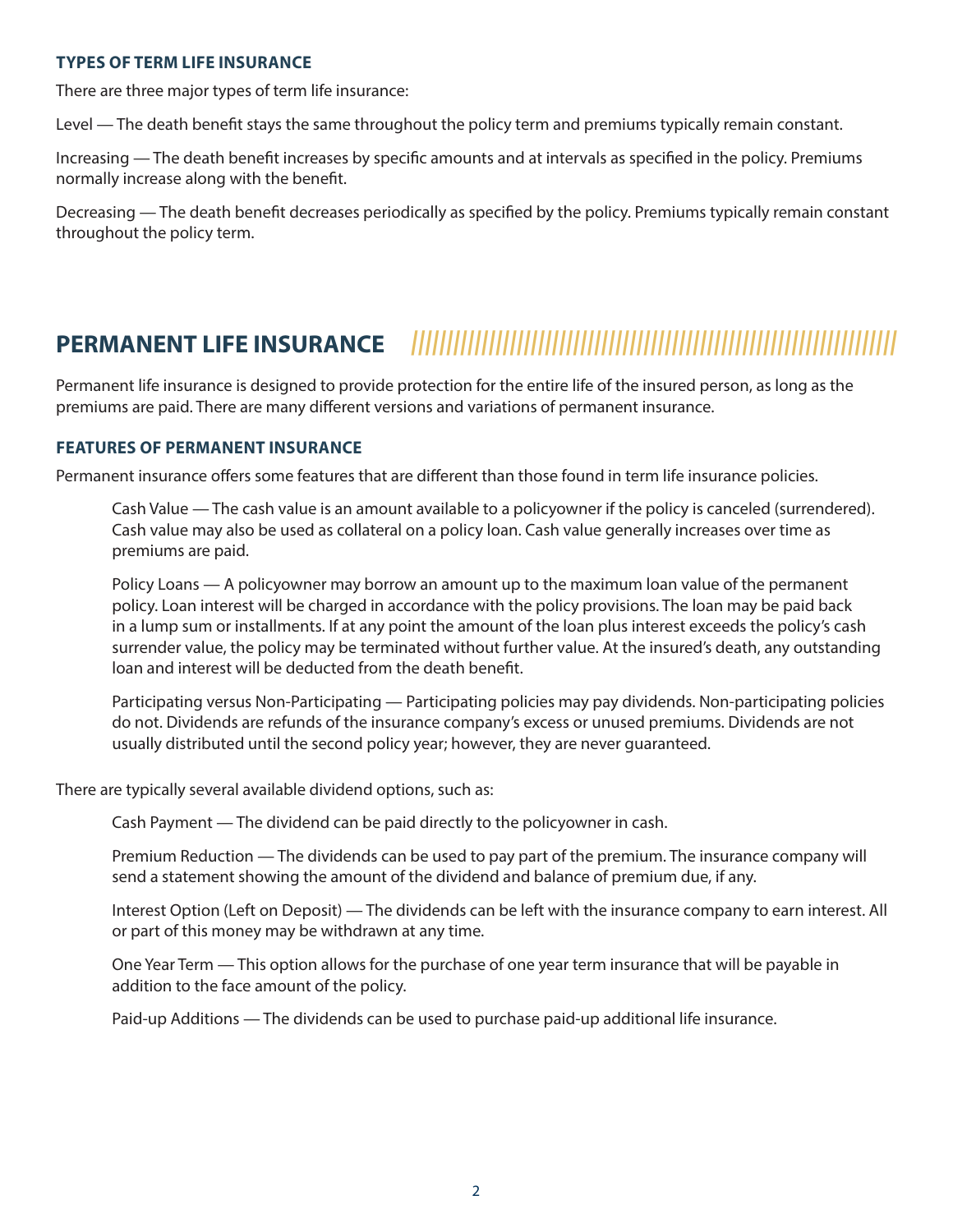### **TYPES OF PERMANENT LIFE INSURANCE**

Permanent insurance is available in a variety of forms, including:

### **TRADITIONAL WHOLE LIFE**

This policy, sometimes called ordinary life or straight life, covers the insured for life as long as premiums are paid. This is the most basic permanent policy. Typically, the premium remains the same throughout the life of the insured. Some variations of these policies permit the premiums to be paid for a shorter period, such as 10 years, 20 years or until age 65.

#### **UNIVERSAL LIFE**

Sometimes referred to as Flexible Premium Adjustable Life, this policy is more flexible than a traditional whole life policy. Premium payments may vary within certain limitations stated in the policy. For example, premium payments may be increased, decreased or skipped altogether, as long as the policy's accumulated value remains sufficient to keep the policy in force. Also, the death benefit may be raised or lowered more easily with universal life than with a traditional whole life policy.

Universal Life policies are interest sensitive, meaning the accumulated value earns interest. Reduced interest rates may require additional premiums to maintain the policy in force. Make sure you understand which values are guaranteed by the contract and which are not.

Universal life policies are appropriate for individuals who need the guarantees provided by a whole life policy, but want the possibility of earning higher rates of interest on their policy values.

### **VARIABLE LIFE**

Variable Life differs from traditional whole life and universal life insurance in that the policyowner chooses how to invest the policy's accumulated value. There are typically a variety of choices for allocating the funds, including stock, bond, and money market accounts. The prospectus should be studied carefully, as it will describe the variable policy and the available investment options.

In a variable life policy, the death benefit and accumulated value will vary according to the amount of premiums paid and the performance of the policyowner's investment choices. If the chosen investments perform favorably, the accumulated value and death benefit may increase. If the investments perform poorly, the policy's accumulated value and death benefit may decrease and possibly be lost. The policyowner bears this risk.

Some policies may have optional guarantees available for an additional premium.

# **TERM LIFE VS. PERMANENT LIFE ||||||||||||||||||||||||||||||||||||||||||||||||||||||||||||||||||**

#### **TERM**

- Lower initial premium outlay. At first, you may be able to buy more insurance for less cost than whole life.
- May be renewable and/or convertible to whole life insurance.
- Premium may increase each renewal.
- Coverage terminates at end of term period. Replacement coverage may not be available due to deteriorated health.
- Death benefits only. No nonforfeiture values.

#### **TRADITIONAL**

- Guaranteed for life, if premiums paid.
- Fixed death benefits and premium amount.
- Dividends and/or cash value accumulation.
- Policy loan, cash surrender, nonforfeiture options.
- Higher initial premium than other types.
- Dividends are not guaranteed.
- Cash surrender values and nonforfeiture values are usually based on very conservative assumptions.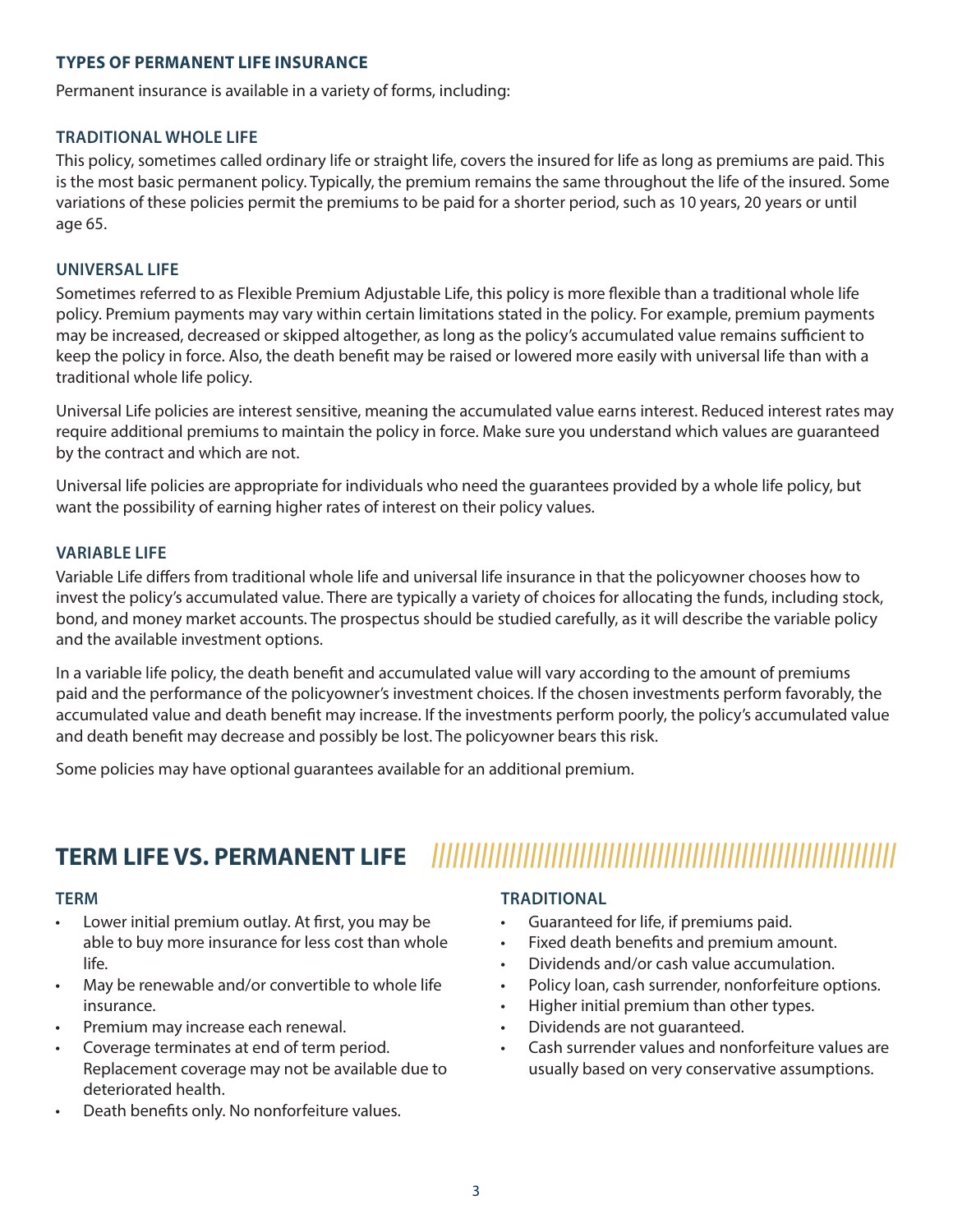#### **UNIVERSAL**

- Flexible premiums.
- Guaranteed for life, if premiums paid.
- Flexible death benefits.
- Possibility to earn higher interest rates.
- Cash surrender and policy loan options.
- Premiums may increase (subject to limitations in the policy).
- Policyowner assumes greater risks due to policy flexibility.

# **VARIABLE**

- Flexible premiums.
- Guaranteed for life, if premiums paid.
- Ability to choose investment options (e.g. stocks, bonds, money market or other accounts).
- Cash surrender and policy loan options.
- Policyowner bears all the investment risk.
- Premiums may increase (subject to limitations in the policy).

# **STANDARD POLICY PROVISIONS |||||||||||||||||||||||||||||||||||||||||||||||||||||||||||||||||**

# **INCONTESTABILITY**

Generally, after a policy has been in force for two years, the insurance company cannot contest the validity of the policy for any reason other than failure to pay the premiums.

# **MISSTATEMENT OF AGE OR GENDER**

If the applicant lists the wrong age or gender on the policy, this provision allows the insurance company to recalculate benefits and/or premiums based on the applicant's true age or gender.

# **SUICIDE**

This policy provision generally states that if a insured commits suicide within the first two years of the insurance contract, the death benefit is limited to the total premiums paid.

# **GRACE PERIOD**

After the first premium payment, life insurance policies provide a minimum grace period of 31 days after the due date to make the next premium payment. If the premium is not paid before the grace period expires, the policy will lapse. During the grace period the policy remains in force. If the insured dies during the grace period, the insurance company may deduct any premium due from the death benefit.

# **REINSTATEMENT PROVISION**

This provision allows a policy to be reinstated if for some reason the policy has lapsed. The reinstatement is subject to the limitations and requirements spelled out in the policy. Generally, the insured must make written application for reinstatement, meet the company's underwriting guidelines, and pay all overdue premiums (plus interest) and reinstatement fees.

# **NONFORFEITURE BENEFITS**

The following nonforfeiture benefits may be available if a policy lapses due to non-payment of premiums.

- Reduced Paid-up Insurance This option allows the insured to receive reduced paid-up life insurance coverage.
- Extended Term This option allows the policyowner to keep the policy in force, as term life coverage, to a specified future date. The length of the extended term benefit will depend on the amount of cash value in the policy and the age of the insured.
- Cash Surrender The owner may elect to take the available cash value in a lump sum.

# **AUTOMATIC PREMIUM LOAN**

This provision requires the company to collect past due premiums by means of a policy loan. This prevents the policy from lapsing provided the available loan value is sufficient to pay the premium. In most cases the policyowner must choose to enact this provision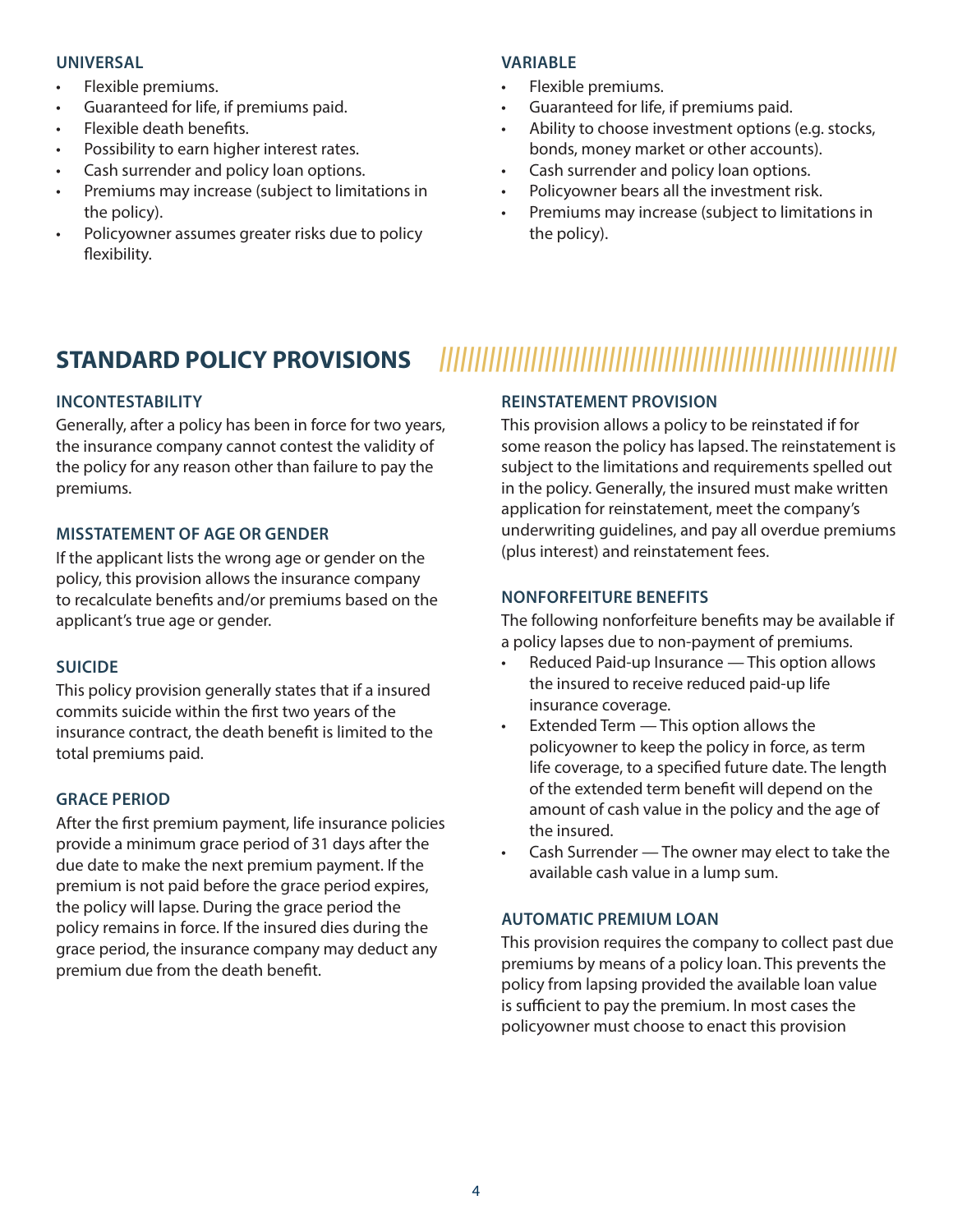# **OPTIONAL RIDERS |||||||||||||||||||||||||||||||||||||||||||||||||||||||||||||||||||||||||||||||||||||**

Optional Riders (or Endorsements) are provisions added to the original policy to either expand or limit coverage. Typically, riders are purchased by the policyowner to add benefits not included in the original policy. Ask your agent which riders are available with the policy you are considering. Listed are some examples:.

#### **ACCIDENTAL DEATH BENEFITS**

Sometimes known as "double indemnity" or "triple indemnity," this rider increases the death benefit paid if the insured dies as a result of a specific type of accident defined in the policy.

#### **DEPENDENT CHILDREN RIDER**

This rider generally provides level term coverage for your dependent children up to a stated age. The rider may also allow each child to convert the policy to a whole life policy (without having to show evidence of insurability).

#### **DISABILITY INCOME RIDER**

This rider provides a monthly income if the insured becomes disabled.

#### **GUARANTEED INSURABILITY**

The insured is guaranteed the right to purchase additional life insurance on specified dates. The rates will be based on the attained age of the insured.

#### **LEVEL TERM RIDER**

This rider provides extra term life insurance protection for a specific amount of time.

#### **LONG TERM CARE RIDER**

This rider pays benefits if the insured meets defined policy eligibility criteria (e.g. confined to a long term care facility). The maximum benefit is generally a percentage of the life insurance policy's face amount. The death benefit will be reduced by the amount paid out under this rider.

#### **MORTGAGE PROTECTION**

This rider provides an additional decreasing term life insurance benefit, for the length of the insured's mortgage.

#### **SPOUSE RIDER**

This rider provides life insurance coverage for the insured's spouse.

#### **WAIVER OF PREMIUM**

If the insured becomes disabled, as defined in the policy, the insurance company pays the premium (or cost of insurance) during the disability period.

# **SHOPPING FOR LIFE INSURANCE ||||||||||||||||||||||||||||||||||||||||||||||||||||||||||||||||**

It is important to use care when shopping for life insurance. The cost of insurance over the life of the policy can be significant and the benefits provided may be extremely important to your survivors. You should determine just what you need and then shop around so you can select a product that meets those needs at an affordable and competitive premium.

The first step in choosing life insurance is to decide how much coverage you need, how much you can afford to pay in premiums, and the type of policy that best meets your needs. Secondly, compare products offered by various companies, noting differences in benefits and costs. You can compare differences in the cost of life insurance by using the life insurance cost indexes described in this guide. Much of this shopping and comparing can be done on the internet, and/or by contacting life insurance companies and agents. You can also contact the Department of Insurance if you have any questions.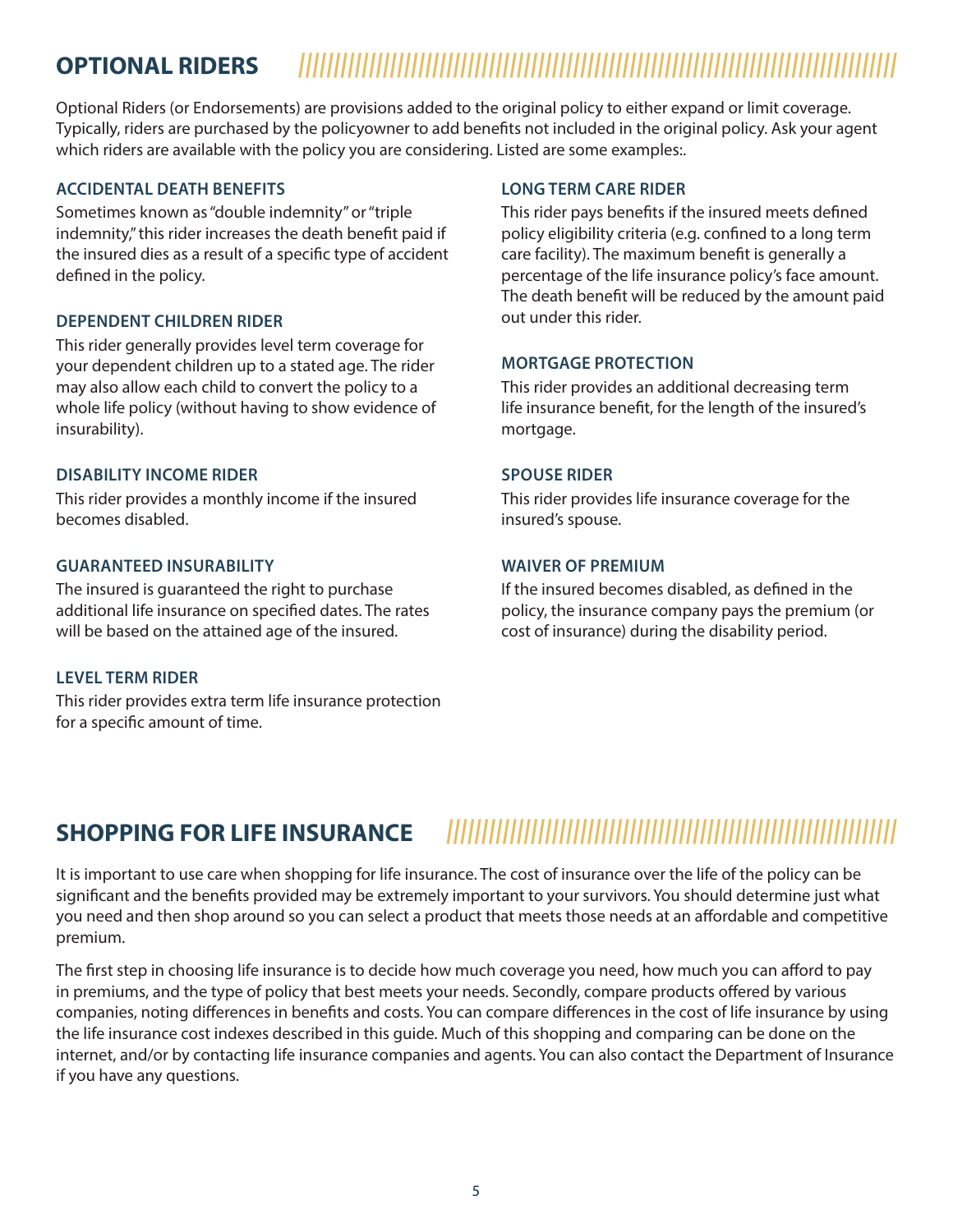#### **DECIDE HOW MUCH INSURANCE YOU NEED**

One way to decide how much life insurance you need is to figure how much cash and income your dependents will need when you die. Instead of receiving the paycheck or other income that you would normally bring home, upon your death, your family will receive an insurance benefit. It is up to the beneficiary or beneficiaries to decide how to use the policy's death benefit. Tools that can help you decide how much insurance is needed can be found on insurance company and other financial websites, in insurance publications, etc. Life insurance agents can help with this as well.

# **DETERMINE WHICH TYPE OF INSURANCE IS RIGHT FOR YOU**

Carefully review the types of life insurance described earlier in this guide, and talk to your insurance agent or company for more information about the specific products they offer. If you still have questions, you can call the Department of Insurance at 855-408-1212.

# **WHERE TO SHOP**

You may already have an insurance agent you trust; if so, you may want to start there.

If you don't have an agent already, you may want to see who is advertising in your area. Companies and agents often advertise in telephone directories, in the newspaper, on the radio or television or on the internet. These may be good starting points in your search.

When you've settled on an agent, make sure he or she is properly licensed to sell insurance in North Carolina. You can check on an agent by calling the Department's Agent Services Division at 855-408-1212. Most agents are reputable professionals who are well trained in their area of expertise. Choose one with whom you feel comfortable and who will answer your questions fully and without rushing you to make a decision.

As with any major purchase, it is recommended that you shop around to make sure you get the most for your money and to make sure you use a company you can trust. Companies must be licensed to conduct business in North Carolina. To verify that a company is properly licensed, you may contact the North Carolina Department of Insurance Consumer Services Division at 855-408-1212.

# **LEARN AS MUCH AS YOU CAN**

Because purchasing life insurance is an important financial decision, you should seek as much unbiased information as you can before you make a decision. Information is available to consumers from a number of sources. These sources include consumer publications, public libraries, consumer groups and your Department of Insurance.

The Department of Insurance does not rate or recommend insurance companies, but we can give you information about the company's license, how long it has been in business and whether it has any complaints against it.

You should also consider checking the financial ratings published by independent organizations such as A.M. Best, Standard & Poor's, Moody's Investors Service and others. These groups can tell you about the company's financial strength, which is an important consideration when choosing a life insurance company. You should consider checking with at least two organizations to evaluate a company's strength. The ratings for insurers can be found in most public libraries, by asking your agent or on the Internet. (NOTE: These agencies rate companies according to their present financial ability to pay claims, not by the quality of products offered or by past or future ability to pay claims.)

# **POLICY ILLUSTRATIONS**

Life insurance agents and companies may use something called a policy illustration that will show details of the policy you are considering, such as death benefits, cash values, dividends, etc. Some of these details may not guaranteed, but are based on some basic assumptions the company makes about the policy's future performance. You can use these illustrations to help you compare products as you comparison shop.

Ask your agent to explain which figures are guaranteed and which are not. It is important to note that an illustration is only used to help you make a decision; it is not a policy.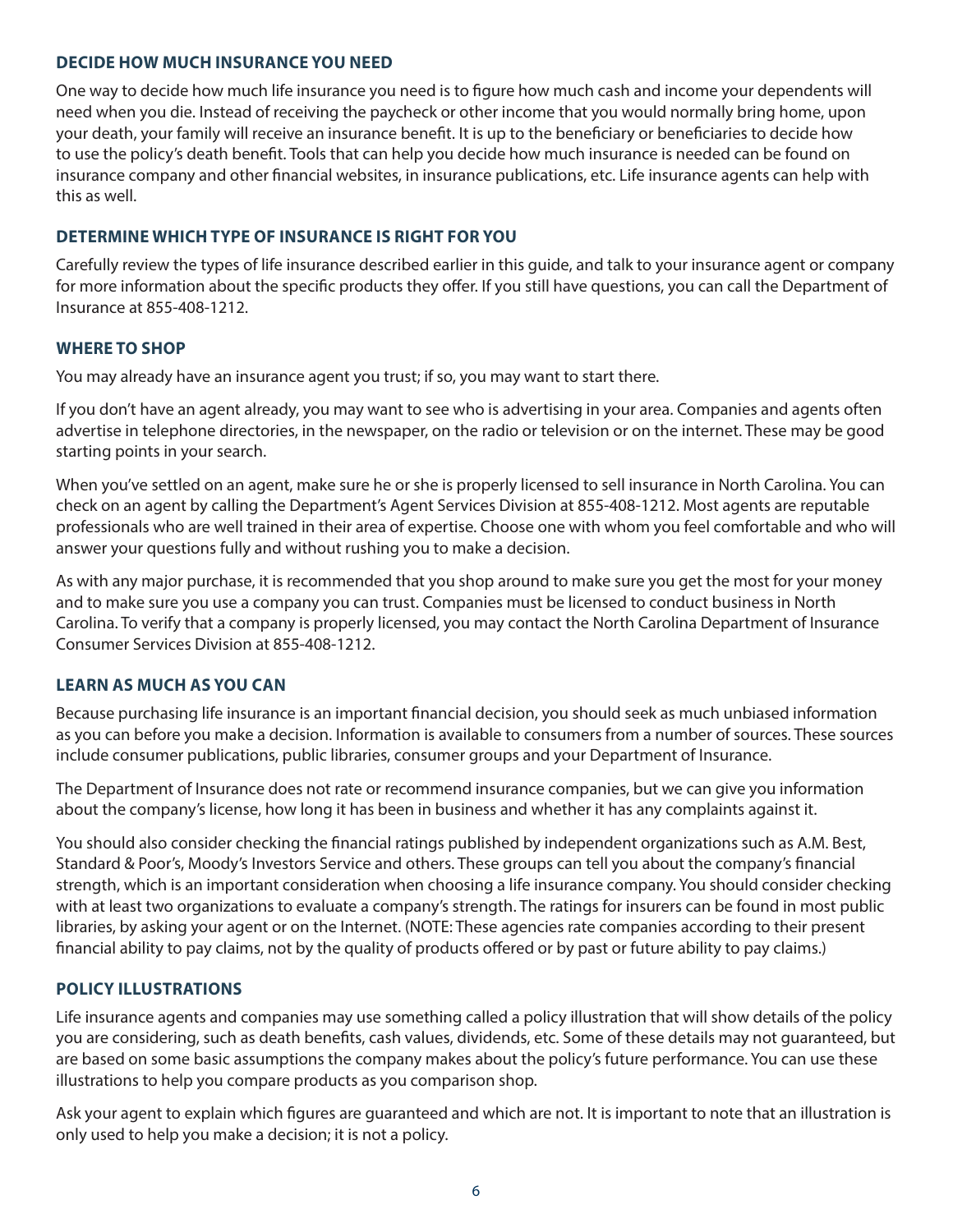Past policy performance is no guarantee of future policy performance. For this reason, it is generally not a good idea to buy a life insurance policy based solely on projected (non-guaranteed) future values.

Remember, interest rates and costs are subject to change. Make sure you receive the complete sales illustration and copies of all materials used by the agent in the sales presentation, including those that show guaranteed values. If the agent uses a computer to show you the illustration, make sure you get a printed copy to keep.

Here are additional questions to ask about the policy illustration:

- Is the illustration up to date? Is it based on realistic assumptions?
- Is the classification shown in the illustration appropriate for me (i.e. smoker/non-smoker, correct age and gender)?
- Which figures are guaranteed and which are not?
- Can the death benefit change due to changing interest rates or other factors?
- Are dividends (if the policy is participating) incorporated into the illustration?
- Can my out of pocket premium cost fluctuate?
- If the illustration indicates that my out of pocket premium may "vanish," is it guaranteed that no additional out-ofpocket premiums will be necessary to keep the policy in-force"?

# **"VANISHING" PREMIUMS**

Some whole life policies may provide a "vanishing premium" option. This means that if your policy accumulates enough cash value, you may be able to stop paying premiums out of your own pocket. Generally, this option is not guaranteed. Speak to your agent or company for an explanation of how vanishing premiums could work for the policy you are considering.

# **LIFE INSURANCE COST INDEXES**

After you have decided which kind of life insurance fits your needs, shop for a good buy. Hundreds of life insurance companies are licensed to sell insurance in North Carolina — that's a lot of comparison shopping! Fortunately, insurance companies are required to provide you with numbers to help you compare products and costs. These numbers make up the Surrender Cost Index and the Net Payment Cost Index. Using these indexes can help you find a good buy.

You should use these cost indexes only for comparing products that are similar. You can find the indexes in the policy summaries provided by the insurance company. LOOK FOR POLICIES WITH LOW COST INDEX NUMBERS.

In order to compare the relative cost of similar policies, you should consider:

- Premiums
- Cash values
- Dividends

Cost indexes use one or more of these factors to give you a convenient way to make such comparisons. When you compare costs, an adjustment must be made to take into account that money is paid and received at different times. It is not enough to just add up the premiums you will pay and to subtract the cash values and dividends you expect to get back. These indexes take care of the math for you. Instead of having to add, subtract, multiply and divide many numbers yourself, you just compare the index numbers.

# **LIFE INSURANCE SURRENDER COST INDEX**

If the cash value of a policy is most important to you, this is the index to use. It helps you compare the costs of similar policies that you plan to surrender for cash value at some future point in time, such as in 10 or 20 years.

# **LIFE INSURANCE NET PAYMENT COST INDEX**

This index is useful if your main concern is about the policy's death benefit rather than its cash value. It helps you compare the costs, at some future point in time, of similar policies for which you plan to keep rather than surrender.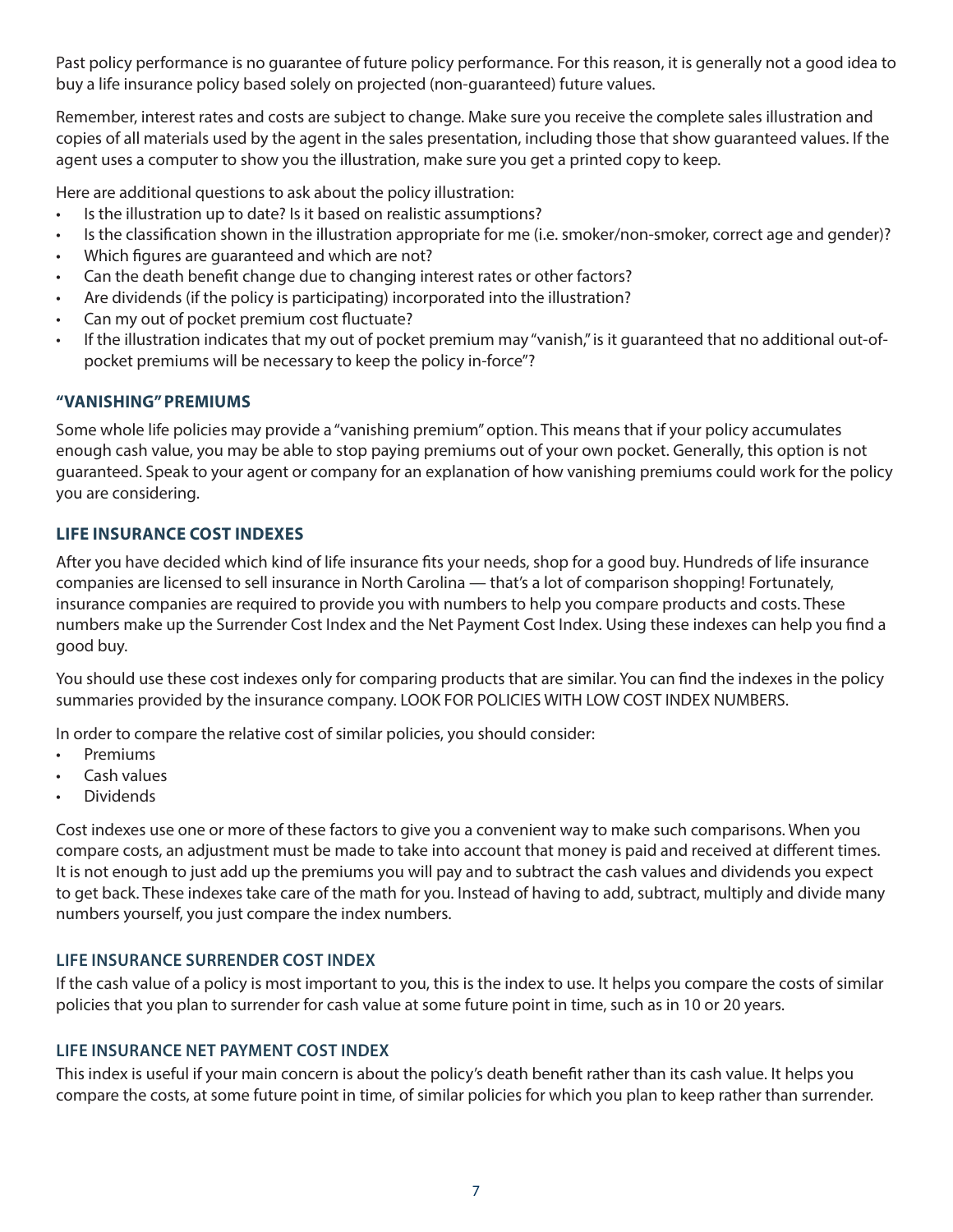The Equivalent Level Annual Dividend is another statistic that can be useful in comparing similar policies. As explained earlier, a "participating" policy pays a dividend, while a "non-participating" policy does not. For a participating policy, the Equivalent Level Annual Dividend shows the dividend's effect on the policy's cost index. Adding the policy's Equivalent Level Annual Dividend to its cost index allows you to more accurately compare the total costs of similar policies before subtracting dividends. If you compare a participating policy with a nonparticipating policy, though, remember that the total cost of the participating policy will be reduced by the dividends, but the cost of the nonparticipating policy will not change.

# **HOW DO I USE COST INDEXES?**

The most important thing to remember when using cost indexes is that a policy with a small index number is generally a better buy than a comparable policy with a larger index number. The following rules are also important:

- Cost comparisons should only be made between similar plans of life insurance. Similar plans provide essentially the same basic benefits and require premium payments for approximately the same period of time. The closer policies are to being identical, the more reliable the cost comparison will be.
- No one company offers the lowest cost for all types of insurance at all ages and for all amounts of insurance. It is important to get the indexes for the actual policy, insured age and amount which you intend to buy. Just because a "shopper's guide" tells you that one company's policy is a good buy for a particular age and amount, you should not assume that all policies offered by the company are equally good buys.
- The indexes aren't the only thing you should consider. Just because a company has a slightly lower cost index than another may not mean it's the best buy for you. Also consider such things as other policy features and the customer service you can expect from the company. These other considerations may make up for a small difference in indexes.
- Life insurance cost indexes apply to new policies and should not be used to determine whether you should cancel a policy you already have.

# **SHOULD I CHANGE OR CANCEL MY POLICY?**

Be careful when deciding whether or not to replace current life insurance. Ask for and obtain comparison information from both your existing agent/company as well as the new agent/company.

Remember, proceed cautiously when considering replacing existing life insurance, and weigh the advantages and disadvantages prior to replacement.

# **ADVANTAGES**

- The replacement policy's premium rate may be lower.
- The replacement policy's guaranteed values, current interest and dividend scales may be higher.
- The face amount of the proposed policy may be greater.
- The replacement policy's settlement options may be more favorable.
- The replacing company may be more financially sound than your current insurance company.

#### **DISADVANTAGES**

- Cash value in a new permanent policy may build at a slower rate than in an existing permanent policy that has already been in force
- A replacement policy may be subjected to a new incontestability period of up to two years.
- The replacement policy may contain additional early surrender penalties.
- Federal and state tax liability may be incurred.

#### **REMEMBER**

- Carefully compare the terms of existing coverage with the terms of the replacing coverage.
- Replacing your insurance without careful review and analysis may be very costly.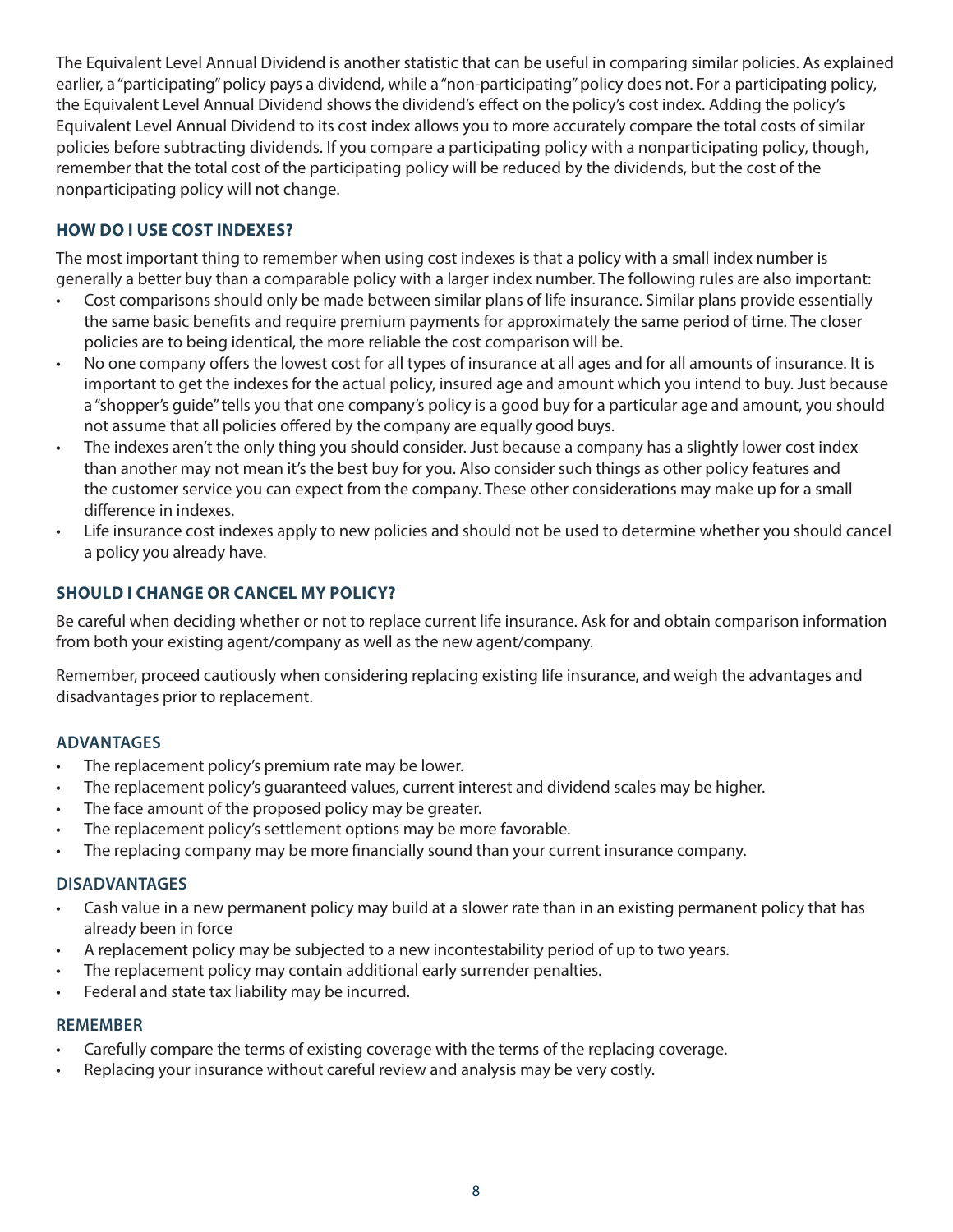# **WHAT IS CONSIDERED A REPLACEMENT POLICY?**

A replacement policy is basically any new life insurance policy that you purchase because an old policy has already or is about to

- lapse or be terminated
- be forfeited
- be surrendered

All life insurance replacements must comply with North Carolina replacement laws except:

- credit life insurance policies;
- group life insurance policies;
- life insurance that is issued in connection with a pension, profit sharing or other benefit plan qualifying for tax deductibility; and
- life insurance policies where the replacing insurance company is the same company or under common ownership.

North Carolina law requires the agent or company to give you a "Notice Regarding Replacement" of life insurance. This notice should be reviewed when considering replacement. The agent writing the new policy is required to complete the replacement notice that is sent to your current company advising them of possible replacement.

If you have questions, contact the North Carolina Department of Insurance for assistance.

# **APPLYING FOR LIFE INSURANCE ||||||||||||||||||||||||||||||||||||||||||||||||||||||||||||||||**

Once you select a specific life insurance policy, the first step in securing coverage is to complete and submit an application. Most policy applications require you to furnish detailed personal and medical information. The information is reviewed by the company, to determine whether you meet their guidelines. They will consider all of the information on your application and possibly details from medical exams or tests, so it is extremely important that all application questions are answered fully and accurately. Your application will become part of your policy contract, and any inaccurate or incomplete responses could lead to your policy being terminated or a claim being denied.

# **CHOOSING YOUR BENEFICIARY**

When you fill out the application for life insurance, the company will usually ask you to choose a beneficiary. This is the person to whom the benefits will be paid upon your death. A beneficiary is most often a close family member, though non-family members, estates, trusts, etc., can also be designated. The beneficiary can usually be changed later at the request of the policyowner.

# **FACTORS THAT INFLUENCE PREMIUM RATES**

Life insurance premiums can vary from company to company. Several factors will influence your premium rates. The factors may include:

- Amount of coverage
- Type of coverage
- Age and gender
- Health and lifestyle (tobacco use, alcohol use, regular exercise, good driving record, etc.)
- Dangerous activities (skydiving, scuba diving, motor vehicle racing, rock climbing, etc.)
- Family medical history (heart disease, cancer, etc.)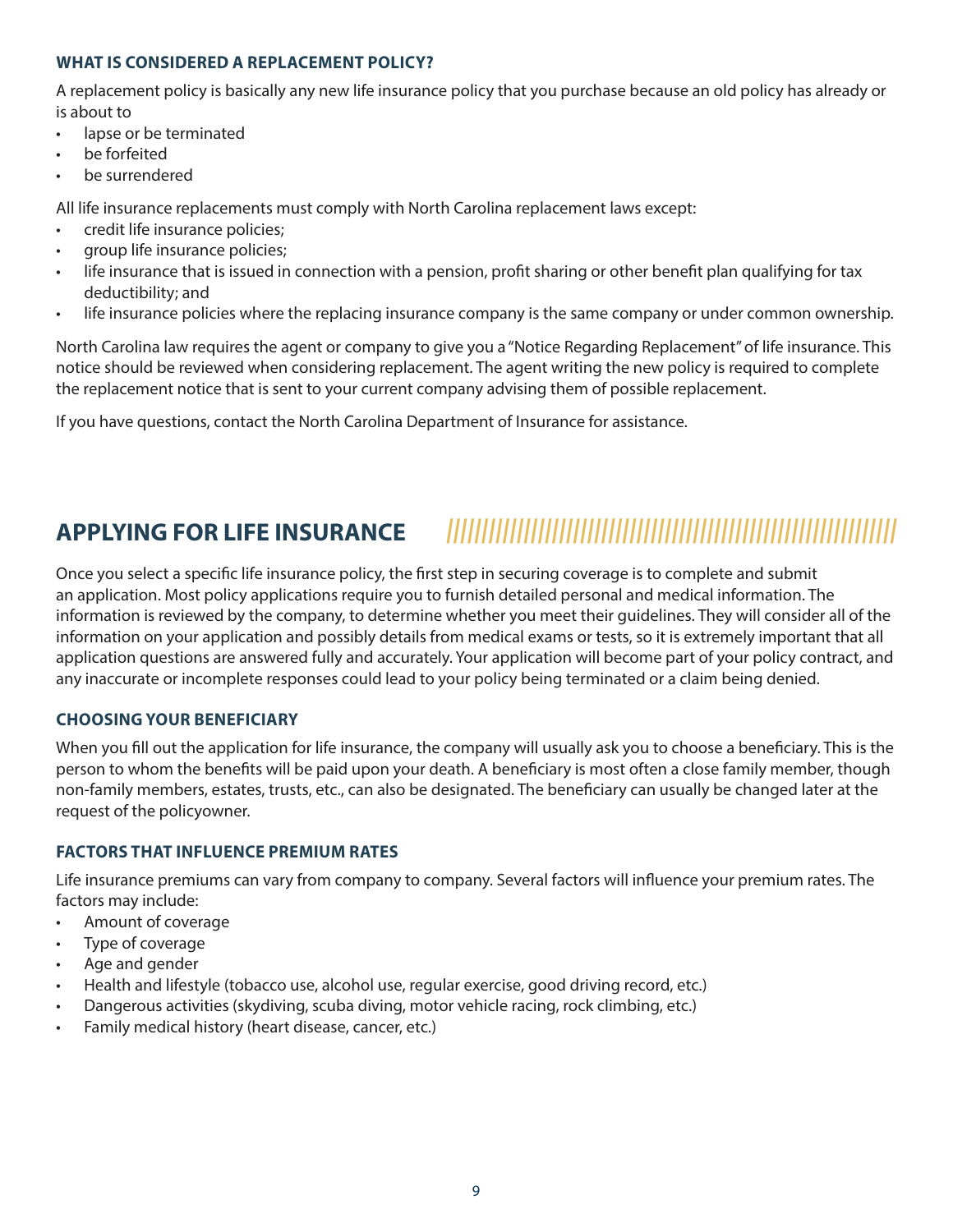# **NORTH CAROLINA LIFE AND HEALTH INSURANCE GUARANTY ASSOCIATION**

To protect North Carolina insureds against company insolvencies, the North Carolina General Assembly created the North Carolina Life and Health Guaranty Association. The Guaranty Association provides up to \$300,000 of benefits per person (for guaranteed policy benefits) on covered policies in the unlikely event of insurer insolvency. The association is funded by insurers licensed to do business in North Carolina.

# **COLLECTING DEATH BENEFITS |||||||||||||||||||||||||||||||||||||||||||||||||||||||||||||||||||**

In order to process a death claim, most companies require a properly completed claim form, a certified copy of the insured's death certificate and the policy contract. If the policy has been lost, the company will typically require the beneficiary to complete a lost policy certification.

If the insured dies during the contestable period or from accidental or unusual means, the company may require additional documentation such as police reports, autopsy reports or medical records. Once the company receives satisfactory proof of loss, it has 30 days to pay the claim before interest will start to accrue.

### **SETTLEMENT OPTIONS**

Once a claim is approved, the beneficiary may have a choice of several ways to receive death benefits. The most common settlement options are:

#### **LUMP SUM**

The company sends the beneficiary a check for the full amount of death benefit.

#### **RETAINED ASSET ACCOUNT**

The company places the benefit in an interest bearing checking or draft account from which the beneficiary can withdraw the funds (partially or in total) at any time.

#### **INTEREST INCOME**

The insurance company holds the death benefit on deposit for the beneficiary. Interest accumulates on the funds in accordance with policy guarantees and/or excess rates declared by the company. The beneficiary is able to withdraw the money at any time.

#### **FIXED AMOUNT**

Equal payments are periodically paid to the beneficiary until all benefits have been exhausted. Interest accumulates on the unpaid balance.

#### **FIXED PERIOD**

Equal payments are made to the beneficiary over a specified period of time. Interest accumulates on the unpaid balance.

#### **LIFE INCOME**

Proceeds (calculated and based on the beneficiary's life expectancy) are paid to the beneficiary in equal payments for life. A guaranteed amount of payments may be established.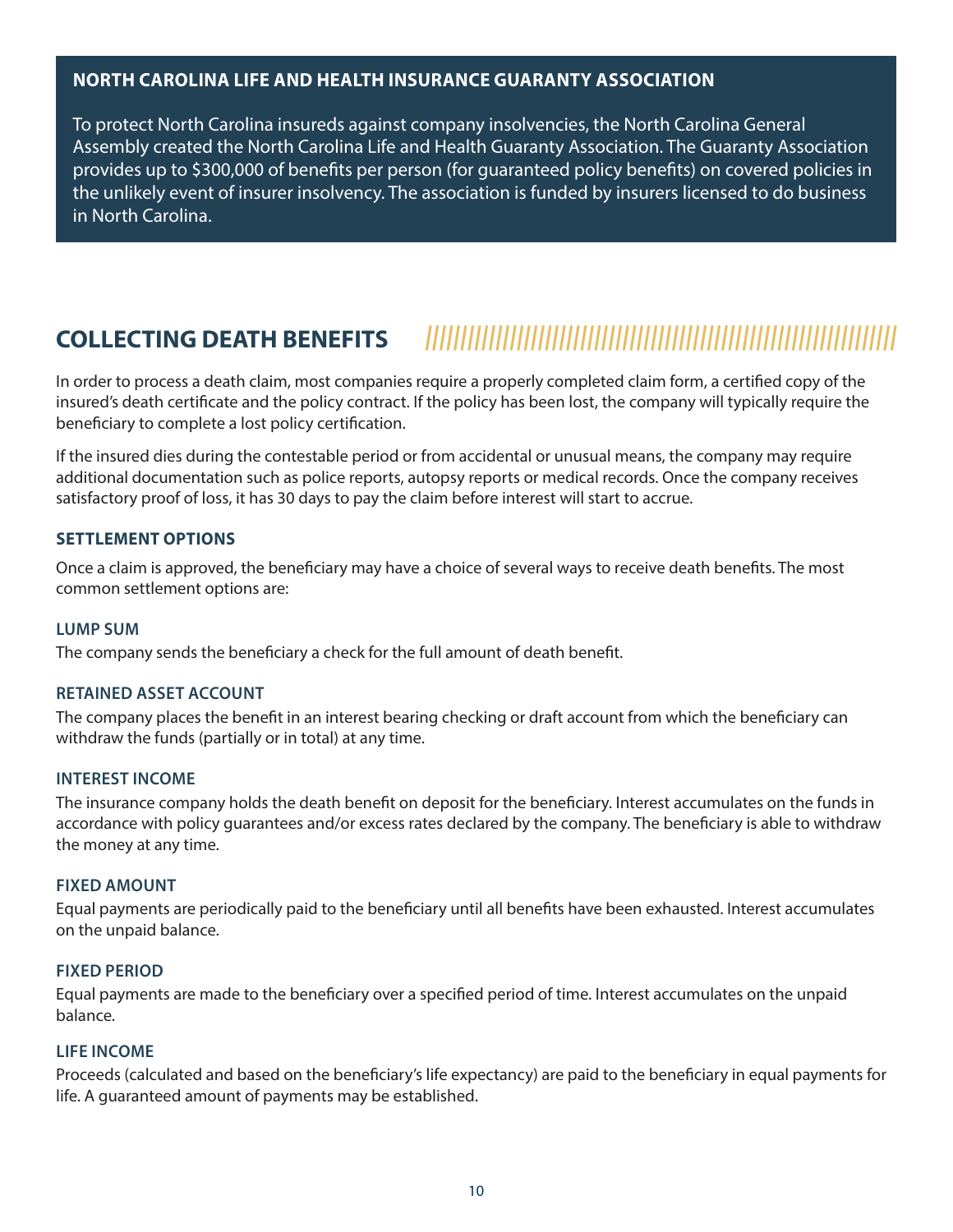Accelerated Benefits, sometimes referred to as "living benefits," is a policy provision that provides life insurance benefits to insureds diagnosed with terminal illnesses. Depending on the contract, other qualifying events may also trigger benefits, such as being permanently confined to a nursing home or requiring an organ transplant. Qualifying events can differ from contract to contract. The policy may limit the amount that can be paid.

The policyowner may have to pay an additional premium for this benefit. Also, any amounts paid will generally reduce the death benefit paid to the beneficiary.

If you accept an accelerated benefit payment, you may become ineligible for Medicaid or other governmental benefits. Also, the benefits may be taxable. We suggest that you consult with your legal and financial advisors to determine whether or not this may be the case in your individual situation.

# **WHAT IF I NEED THE MONEY NOW?**

Accelerated Benefits, sometimes referred to as "living benefits," is a policy provision that provides life insurance benefits to insureds diagnosed with terminal illnesses. Depending on the contract, other qualifying events may also trigger benefits, such as being permanently confined to a nursing home or requiring an organ transplant. Qualifying events can differ from contract to contract. The policy may limit the amount that can be paid.

The policyowner may have to pay an additional premium for this benefit. Also, any amounts paid will generally reduce the death benefit paid to the beneficiary.

If you accept an accelerated benefit payment, you may become ineligible for Medicaid or other governmental benefits. Also, the benefits may be taxable. We suggest that you consult with your legal and financial advisors to determine whether or not this may be the case in your individual situation.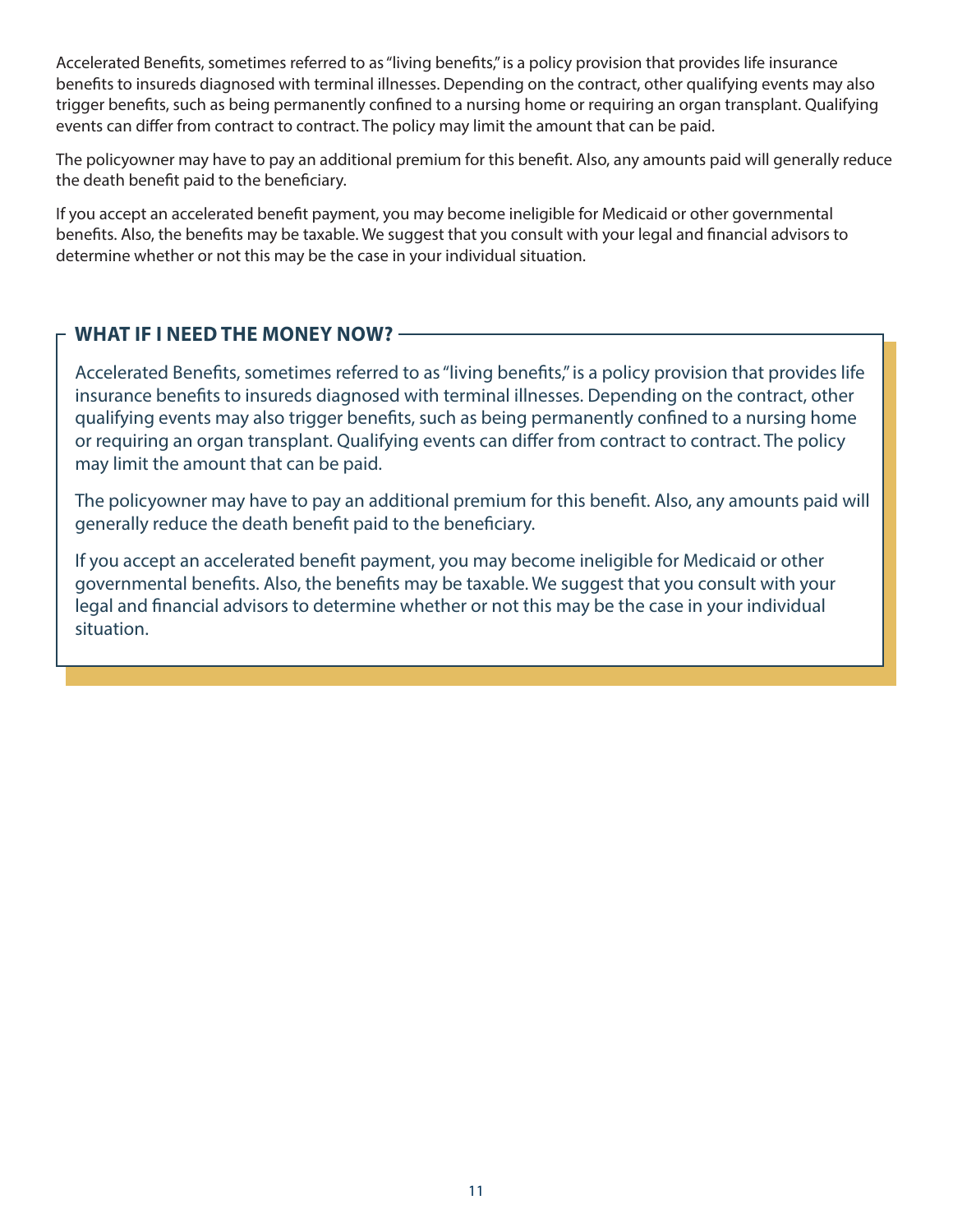# **BEFORE & AFTER YOUR PURCHASE ||||||||||||||||||||||||||||||||||||||||||||||||||||||||||||||**

# **BEFORE YOU BUY**

- Shop around. Compare plans from more than one company. Do not feel pressured to make a quick decision. Life insurance is a long-term contract.
- Verify that the agent and company you choose to do business with are licensed in North Carolina.
- DO NOT PAY CASH. When you purchase a policy, make your check or money order payable to the insurance company, NOT THE AGENT. Be sure to get a receipt.
- Make sure you fully understand any policy you are considering and that you are comfortable with the company, agent and product.
- Ask questions. Your life insurance policy represents a considerable investment and may significantly impact your family's future.
- Determine the difference between guaranteed values and non-guaranteed projections.
- Ask your accountant about any potential tax consequences.
- Can you afford the initial premium? Buy only the amount of life insurance you need and can afford. If the premium increases later, can you still afford it? It may be very costly if you quit during the early years of the policy.
- Do not sign an insurance application until you review it carefully to be sure all the answers are complete and accurate.

# **AFTER THE PURCHASE**

- Keep in mind that you have a minimum 10-day "free look" period on new policies and a minimum 20 day "free look" period on replacement policies, in case you change your mind. If you cancel during the free look period, the company must return your premium without penalty.
- Periodically review your policy to make sure it continues to meet your insurance needs.
- Provide your beneficiaries with your agent's name and a photocopy of your policy.
- Tell your beneficiaries where your policies are located.
- Your life insurance policy should be kept in a safe place with your other important documents, such as a safe deposit box or fire proof safe. The name of the company and policy number should be kept in a safe place (at a separate location from your original policy) in case the policy is misplaced or lost.
- Make sure the insurance company always has your current address.

# **FREQUENTLY ASKED QUESTIONS |||||||||||||||||||||||||||||||||||||||||||||||||||||||||||||||**

#### **What does "free look" mean?**

"Free look" is the period of time following policy delivery in which the applicant can return the policy for a full refund of premium.

# **Can an insurance company void my policy if I made a mistake in completing the application?**

Life insurance contracts may be voided within the first two years (the "incontestability period") if the applicant provides incorrect answers to the application questions and the company's decision to issue the policy was based on the misrepresentations. Always verify that answers and information submitted on any application for insurance is complete and accurate.

#### **Does a life insurance policy contain a premium grace period?**

Yes. Life insurance policies provide a minimum 31-day grace period for premium payments.

#### **Is an insurance company required to pay the death benefits if the insured person commits suicide?**

Generally, a life insurance policy limits death benefits to the amount of premiums paid if the insured person commits suicide during the first two years. After the initial two years, the benefits should not be affected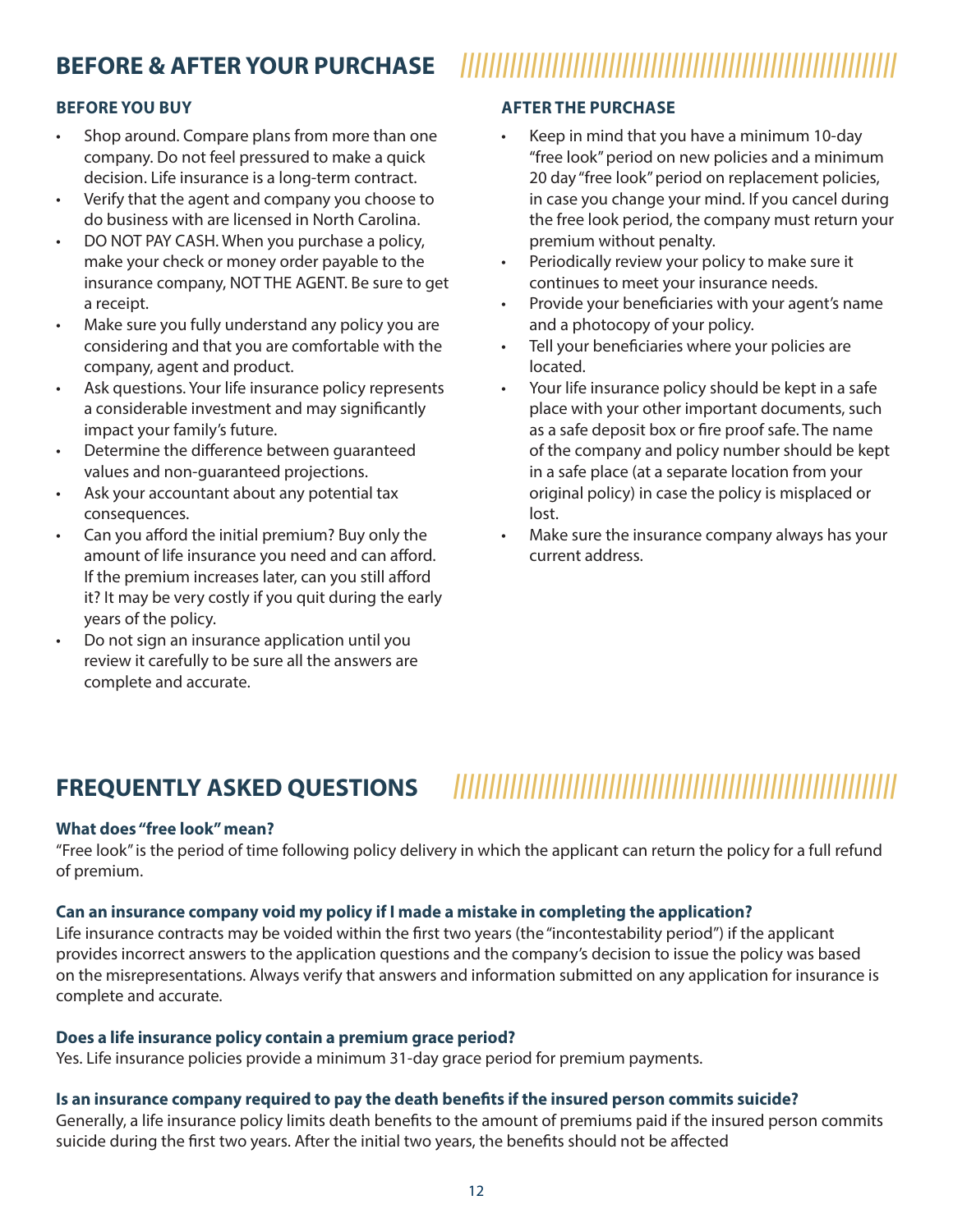# **I purchased a life insurance policy in another state. Do North Carolina insurance laws apply?**

No. The laws and regulations of the state of issue apply. North Carolina law applies only to policies applied for and issued in North Carolina.

### **Is a company required to pay interest on death benefits?**

North Carolina law requires insurance companies to pay interest if the death proceeds are not paid in accordance with the terms of the policy within 30 days after the receipt of satisfactory proof of loss.

### **What rights does the designated policyowner have?**

The policyowner has full legal right to all policy values and to make policy changes during the lifetime of the insured.

### **What rights does the designated beneficiary have?**

The named beneficiary is entitled to receive death proceeds upon the death of the insured person.

# **Will outstanding loans reduce death benefits payable to the beneficiary?**

Yes.

# **NCDOI CONSUMER SERVICES |||||||||||||||||||||||||||||||||||||||||||||||||||||||||||||||||||||**

The Consumer Services Division strives to respond promptly, clearly and courteously to consumers' insurance-related questions and complaints., in an effort to help consumers understand their options and resolve their insurance problems. If you have a problem or concern with an insurance company or agent, the North Carolina Department of Insurance stands ready to assist you.

# **WHAT WE CAN DO TO HELP**

- Forward a copy of your complaint to your insurance company, and require the company to provide a response/explanation.
- Review the company's response for compliance with applicable North Carolina statutes, regulations, and policy requirements.
- Require the company to take corrective action if we determine that the company's position does not comply with applicable requirements.
- Help you understand your insurance policy.
- Recommend courses of action that you can take to resolve your problem, if we do not have the regulatory authority to resolve it ourselves.
- If your situation involves a health plan's noncertification decision (denial based on lack of medical necessity), refer you to the Department of Insurance's Healthcare Review Program (HCR Program), for further guidance.

# **WHAT WE CANNOT DO**

- Act as your legal representative in or out of court.
- Intervene in a pending lawsuit, on your behalf.
- Consult with you if you are represented by an attorney, unless we have your attorney's written permission.
- Regarding a dispute between you and your insurance company, establish:
- Who was negligent or at fault.
- The value of a claim or the amount of money owed to you.
- The facts surrounding the claim (that is, who is being truthful when there are differing accounts of what happened).
- The facts regarding any other disagreement between you and another party.
- Address plans or companies that are not subject to the insurance laws of North Carolina, or that are governed by other state agencies.

The North Carolina Department of Insurance pledges to seek fair and equitable treatment of all parties in insurance transactions.